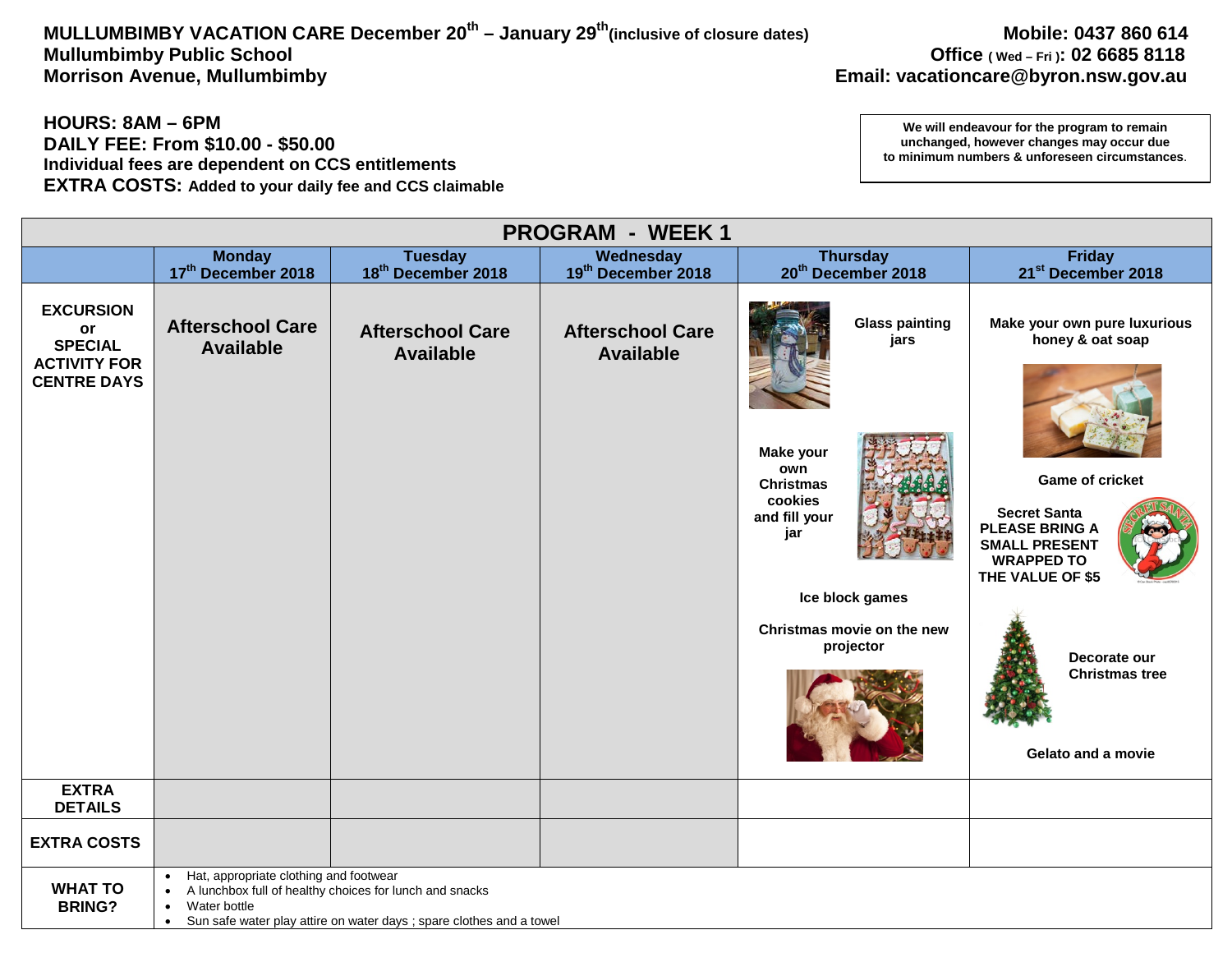# MULLUMBIMBY VACATION CARE December 20<sup>th</sup> – January 29<sup>th</sup>(inclusive of closure dates) Mobile: 0437 860 614<br>Office (wed – Fri): 02 6685 8118 Mullumbimby Public School **Mullumbimby Public School**<br>Morrison Avenue, Mullumbimby **Department of the Control of Control** Chrison Avenue, Mullumbimby **Morrison Avenue, Mullumbimby**

## **HOURS: 8AM – 6PM DAILY FEE: From \$10.00 - \$50.00 Individual fees are dependent on CCS entitlements EXTRA COSTS: Added to your daily fee and CCS claimable**

|                                                                                       |                                                                                                                                                                                                                                  |                                                  | <b>PROGRAM - WEEK 2</b>                     |                                                                                                                                                                                             |                                                                                                                                                                                                                                                                                                                                                                               |
|---------------------------------------------------------------------------------------|----------------------------------------------------------------------------------------------------------------------------------------------------------------------------------------------------------------------------------|--------------------------------------------------|---------------------------------------------|---------------------------------------------------------------------------------------------------------------------------------------------------------------------------------------------|-------------------------------------------------------------------------------------------------------------------------------------------------------------------------------------------------------------------------------------------------------------------------------------------------------------------------------------------------------------------------------|
|                                                                                       | <b>Monday</b><br>24 <sup>th</sup> December 2018                                                                                                                                                                                  | <b>Tuesday</b><br>25 <sup>th</sup> December 2018 | Wednesday<br>26 <sup>th</sup> December 2018 | <b>Thursday</b><br>27 <sup>th</sup> December 2018                                                                                                                                           | <b>Friday</b><br>28 <sup>th</sup> December 2018                                                                                                                                                                                                                                                                                                                               |
|                                                                                       | <b>CLOSED</b>                                                                                                                                                                                                                    | <b>CLOSED</b>                                    | <b>CLOSED</b>                               | <b>CLOSED</b>                                                                                                                                                                               | <b>CLOSED</b>                                                                                                                                                                                                                                                                                                                                                                 |
|                                                                                       |                                                                                                                                                                                                                                  | <b>PROGRAM</b>                                   | - WEEK 3                                    |                                                                                                                                                                                             |                                                                                                                                                                                                                                                                                                                                                                               |
|                                                                                       | <b>Monday</b><br>31st December 2018                                                                                                                                                                                              | <b>Tuesday</b><br>1 <sup>st</sup> January 2019   | Wednesday<br>2 <sup>nd</sup> January 2019   | <b>Thursday</b><br>3rd January 2019                                                                                                                                                         | <b>Friday</b><br>4 <sup>th</sup> January 2019                                                                                                                                                                                                                                                                                                                                 |
| <b>EXCURSION</b><br>or<br><b>SPECIAL</b><br><b>ACTIVITY FOR</b><br><b>CENTRE DAYS</b> | <b>CLOSED</b>                                                                                                                                                                                                                    | <b>CLOSED</b>                                    | <b>CLOSED</b>                               | <b>New Years Party</b><br>Dress up in funky happy outfit<br>All you<br>can eat<br>buffet<br>Dance off competition.<br>Do your own dot painting and<br>will enlarge them on the<br>projector | <b>Fauna Fetcher's.</b><br>The Fauna Fetcher and Friends is<br>an interactive, educational<br>wildlife show. The show aims to<br>showcase some of Australia's<br>awesome Wildlife, highlighting the<br>amazing abilities these animals<br>have developed to enable them<br>to survive in Australia's rugged<br>environments.<br><b>Chocolate</b><br>making<br>Projector movie |
| <b>EXTRA</b><br><b>DETAILS</b>                                                        |                                                                                                                                                                                                                                  |                                                  |                                             |                                                                                                                                                                                             | 10.30am Fauna Fetchers show with<br>their trained dingoes.                                                                                                                                                                                                                                                                                                                    |
| <b>EXTRA</b><br><b>COSTS</b>                                                          |                                                                                                                                                                                                                                  |                                                  |                                             |                                                                                                                                                                                             | \$15                                                                                                                                                                                                                                                                                                                                                                          |
| <b>WHAT TO</b><br><b>BRING?</b>                                                       | Water Bottle<br>$\bullet$<br>Hat, appropriate clothing and footwear<br>$\bullet$<br>A lunchbox full of healthy choices for lunch and snacks<br>$\bullet$<br>Sun safe water play attire on water days ; spare clothes and a towel |                                                  |                                             |                                                                                                                                                                                             |                                                                                                                                                                                                                                                                                                                                                                               |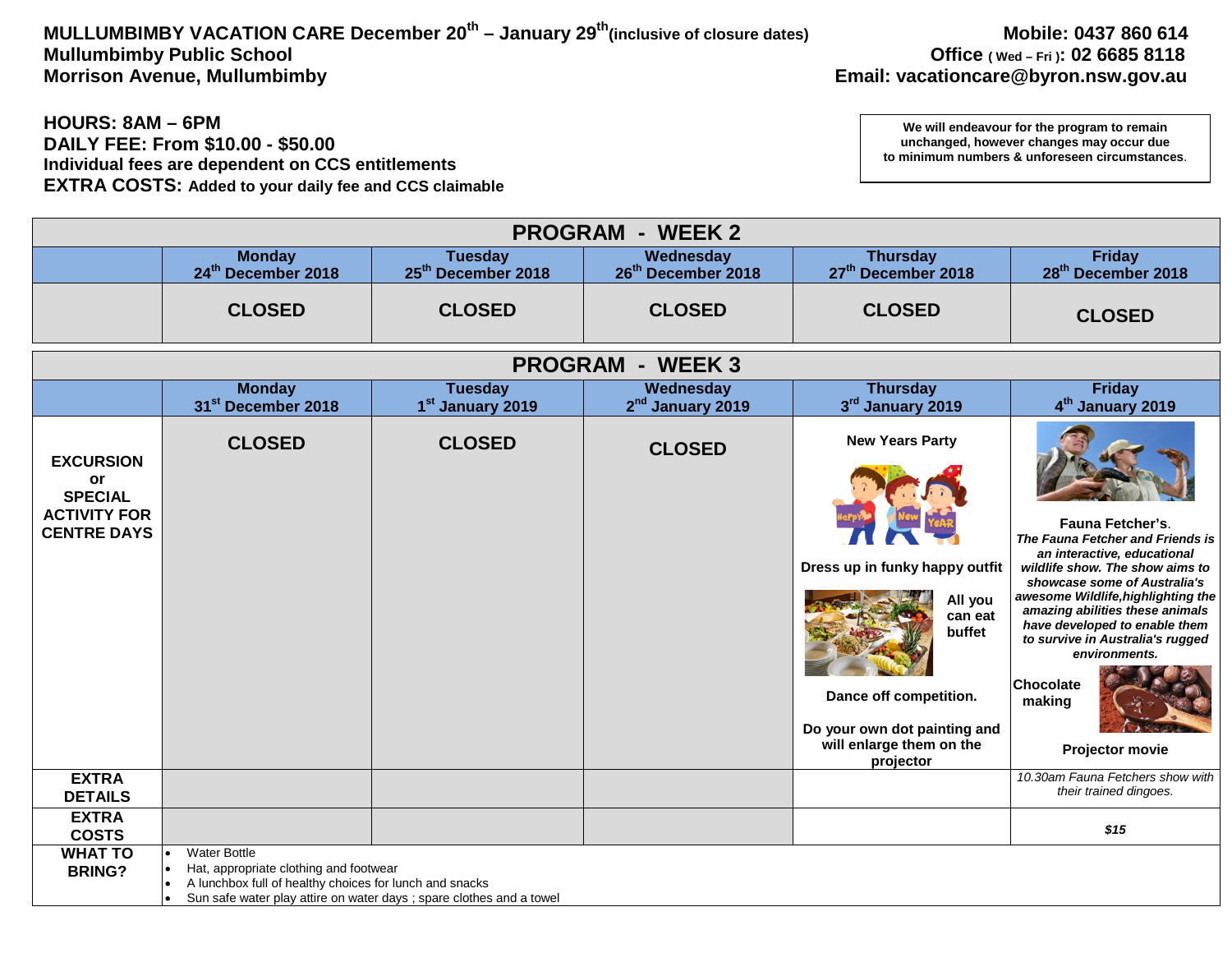# MULLUMBIMBY VACATION CARE December 20<sup>th</sup> – January 29<sup>th</sup>(inclusive of closure dates) Mobile: 0437 860 614<br>Office (wed – Fri): 02 6685 8118 Mullumbimby Public School **Mullumbimby Public School Office** (Wed – Fri): 02 6685 8118<br>Morrison Avenue, Mullumbimby **Mullumbimby Channel Constant Constant Constant Constant Constant Constant Consu**

# **Email: vacationcare@byron.nsw.gov.au**

## **HOURS: 8AM – 6PM DAILY FEE: From \$10.00 - \$50.00 Individual fees are dependent on CCS entitlements EXTRA COSTS: Added to your daily fee and CCS claimable**

| <b>PROGRAM - WEEK 4</b>                                                               |                                                                                                                                                                                                                       |                                                                                                                                                                                                                                            |                                                                                                                                            |                                                                                                                                                                                                                         |                                                                                                                                                                                                        |  |
|---------------------------------------------------------------------------------------|-----------------------------------------------------------------------------------------------------------------------------------------------------------------------------------------------------------------------|--------------------------------------------------------------------------------------------------------------------------------------------------------------------------------------------------------------------------------------------|--------------------------------------------------------------------------------------------------------------------------------------------|-------------------------------------------------------------------------------------------------------------------------------------------------------------------------------------------------------------------------|--------------------------------------------------------------------------------------------------------------------------------------------------------------------------------------------------------|--|
|                                                                                       | <b>Monday</b>                                                                                                                                                                                                         | <b>Tuesday</b>                                                                                                                                                                                                                             | Wednesday                                                                                                                                  | <b>Thursday</b>                                                                                                                                                                                                         | <b>Friday</b>                                                                                                                                                                                          |  |
|                                                                                       | 7 <sup>th</sup> January 2019                                                                                                                                                                                          | 8 <sup>th</sup> January 2019                                                                                                                                                                                                               | 9 <sup>th</sup> January 2019                                                                                                               | 10 <sup>th</sup> January 2019                                                                                                                                                                                           | 11 <sup>th</sup> January 2019                                                                                                                                                                          |  |
| <b>EXCURSION</b><br>or<br><b>SPECIAL</b><br><b>ACTIVITY FOR</b><br><b>CENTRE DAYS</b> | A fun day with<br><b>Brunswick Heads at</b><br><b>Mullumbimby Pool</b><br>around the tree scenery<br>vibe. Come for a fun<br>time, splash around<br>with your friends.<br>All in uno<br>Popcorn<br>Movie on projector | <b>Mexican food day</b><br>Tacos with tomato, cheese,<br>beans, chicken, lettuce. See<br>if you can handle our special<br>hot chilli sauce!<br><b>Make Fruit</b><br>margarita's<br>Plant up<br>your own<br>herbs<br>Make a giant Lego city | Hours of action packed fun<br>at the newly re-vamped<br><b>Ballina Water Slide!</b><br><b>Giant Bubble Making</b><br><b>Sleeping Lions</b> | Bake a delicious double coated<br>organic chocolate cake.<br><b>3D Wire Sculpture</b><br><b>Outdoor Games</b><br><b>PAC MAN</b><br><b>Scooter Tips</b><br><b>Fruit ice</b><br>block's &<br>movie<br>on the<br>projector | <b>Excursion to Tweed Heads</b><br>2 Hours of roller-skating fun at<br>the Epic Skate Rink<br>Sit back and relax in the recliner<br>chairs at Tweed Cinema, after a<br>big day of skating.<br>Dr. Seum |  |
| <b>EXTRA</b><br><b>DETAILS</b>                                                        | POOL; 3pm - 5pm. Walking<br>to the pool from our venue.<br>Pick up at pool at 5pm or at<br>OSHC at 5.30pm                                                                                                             |                                                                                                                                                                                                                                            | Bus departs approx. 9am<br>Bus returns approx. 4.30pm<br>Limited places so book early                                                      |                                                                                                                                                                                                                         | Bus departs approx. 9.45am<br>Bus returns approx. 4.45pm<br>Limited places so book early                                                                                                               |  |
| <b>EXTRA COSTS</b>                                                                    | \$6 includes ice block at<br>pool                                                                                                                                                                                     |                                                                                                                                                                                                                                            | \$29                                                                                                                                       |                                                                                                                                                                                                                         | \$33                                                                                                                                                                                                   |  |
| <b>WHAT TO</b><br><b>BRING?</b>                                                       | Hat, appropriate clothing and footwear<br>$\bullet$<br>A lunchbox full of healthy choices for lunch and snacks<br>Water bottle<br>Sun safe water play attire on water days; spare clothes and a towel<br>$\bullet$    |                                                                                                                                                                                                                                            |                                                                                                                                            |                                                                                                                                                                                                                         |                                                                                                                                                                                                        |  |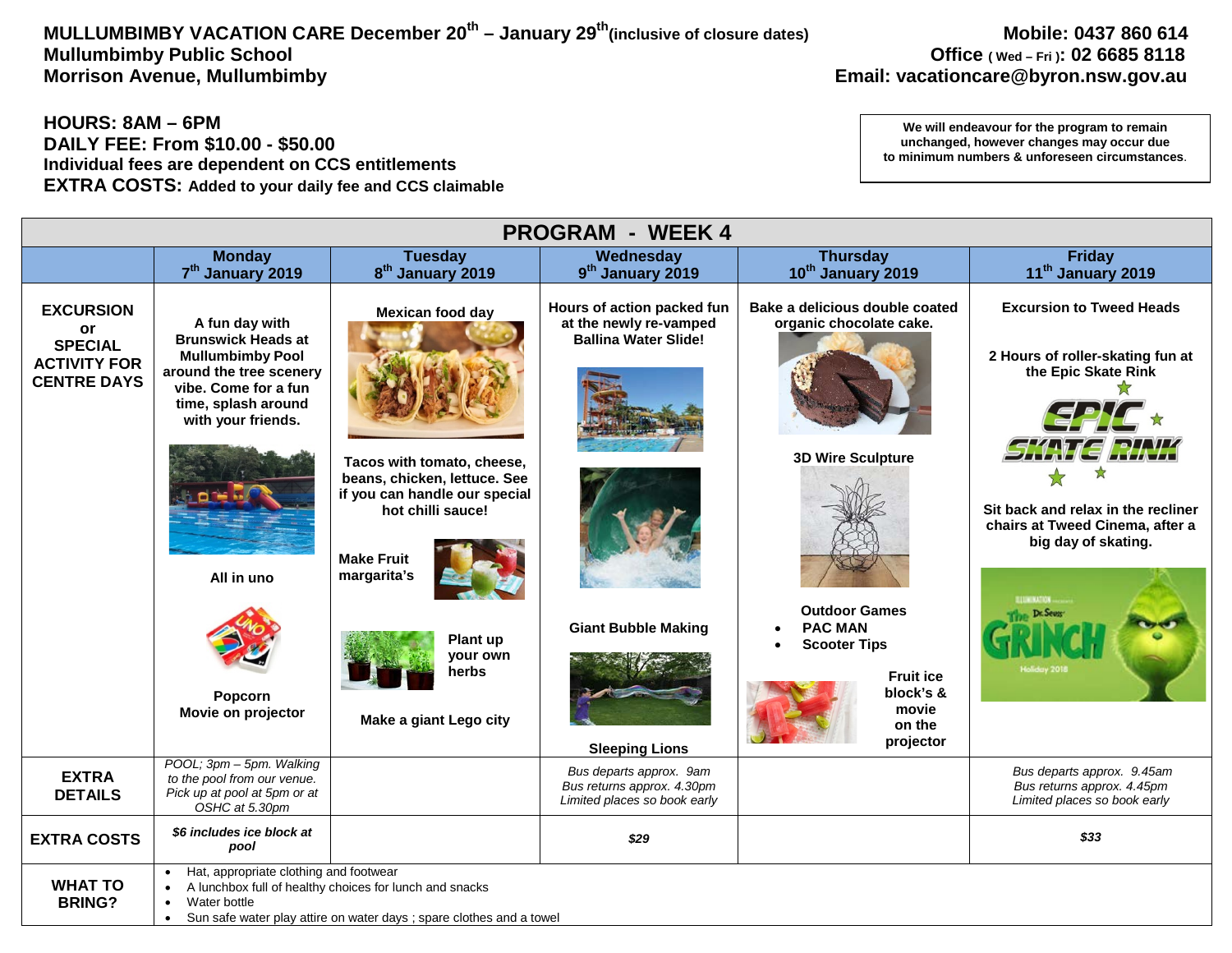# MULLUMBIMBY VACATION CARE December 20<sup>th</sup> – January 29<sup>th</sup>(inclusive of closure dates) Mobile: 0437 860 614<br>18 Office(wed – Fri) : 02 6685 8118 Mullumbimby Public School **Mullumbimby Public School**<br>Morrison Avenue, Mullumbimby **Discussed and Science 2019 Controller in the Controller of the Controller School**

# **Email: vacationcare@byron.nsw.gov.au**

## **HOURS: 8AM – 6PM DAILY FEE: From \$10.00 - \$50.00 Individual fees are dependent on CCS entitlements EXTRA COSTS: Added to your daily fee and CCS claimable**

| <b>PROGRAM - WEEK 5</b>                                                               |                                                                                                                                                                                                                                           |                                                                                                                                                                                                              |                                                                                                                                                   |                                                                                                                                                                                                      |                                                                                                                                                      |  |
|---------------------------------------------------------------------------------------|-------------------------------------------------------------------------------------------------------------------------------------------------------------------------------------------------------------------------------------------|--------------------------------------------------------------------------------------------------------------------------------------------------------------------------------------------------------------|---------------------------------------------------------------------------------------------------------------------------------------------------|------------------------------------------------------------------------------------------------------------------------------------------------------------------------------------------------------|------------------------------------------------------------------------------------------------------------------------------------------------------|--|
|                                                                                       | <b>Monday</b>                                                                                                                                                                                                                             | <b>Tuesday</b>                                                                                                                                                                                               | Wednesday                                                                                                                                         | <b>Thursday</b>                                                                                                                                                                                      | <b>Friday</b>                                                                                                                                        |  |
|                                                                                       | 14 <sup>th</sup> January 2019                                                                                                                                                                                                             | 15 <sup>th</sup> January 2019                                                                                                                                                                                | 16 <sup>th</sup> January 2019                                                                                                                     | 17 <sup>th</sup> January 2019                                                                                                                                                                        | 18 <sup>th</sup> January 2019                                                                                                                        |  |
| <b>EXCURSION</b><br>or<br><b>SPECIAL</b><br><b>ACTIVITY FOR</b><br><b>CENTRE DAYS</b> | <b>JAPANESE DAY</b><br><b>Excursion to LEARN</b><br>THE SECRET ART OF<br><b>JAPANESE FOOD AT</b><br>Izakaya Yu<br>Make a kite and<br>decorate in Japanese<br>style<br><b>Studio Gibli Japanese</b><br>animation movie on the<br>projector | <b>Make coconut</b><br>Choc & date bliss balls<br><b>Get wet Olympics</b><br>Wet<br>Limbo<br>challenge<br>Ice block relay<br>Water bomb challenge<br>Movie and refreshing coco<br>ice cream with fruit salad | <b>Excursion to Ballina</b><br>Cinema's to watch a new<br>release film.<br><b>CINEMAS</b><br><b>Picnic and Swim at Shores</b><br><b>Bay after</b> | <b>BIG GAMES DAY</b><br><b>GO WILD ON</b><br><b>OUR BOXING</b><br><b>BAG</b><br><b>TABLE</b><br><b>TENNIS</b><br><b>BIN BALL</b><br><b>HANDBALL</b><br><b>TABLE SOCCOR</b><br>Movie and mango sorbet | <b>Excursion to Lismore Pool and</b><br><b>Playquest</b><br>In pool obstacle will be<br>operational however children will<br>need to do a swim test. |  |
| <b>EXTRA</b><br><b>DETAILS</b>                                                        | Limited places so book early                                                                                                                                                                                                              |                                                                                                                                                                                                              | Bus departs approx. 10am<br>Bus returns approx. 4.30pm<br>Limited places so book early                                                            |                                                                                                                                                                                                      | Bus departs approx. 9.30am<br>Bus returns approx. 5.30pm<br>Limited places so book early                                                             |  |
| <b>EXTRA COSTS</b>                                                                    | \$10                                                                                                                                                                                                                                      |                                                                                                                                                                                                              | \$23                                                                                                                                              |                                                                                                                                                                                                      | \$29                                                                                                                                                 |  |
| <b>WHAT TO</b><br><b>BRING?</b>                                                       | Hat, appropriate clothing and footwear<br>Water bottle<br>$\bullet$<br>$\bullet$                                                                                                                                                          | A lunchbox full of healthy choices for lunch and snacks<br>Sun safe water play attire on water days ; spare clothes and a towel                                                                              |                                                                                                                                                   |                                                                                                                                                                                                      |                                                                                                                                                      |  |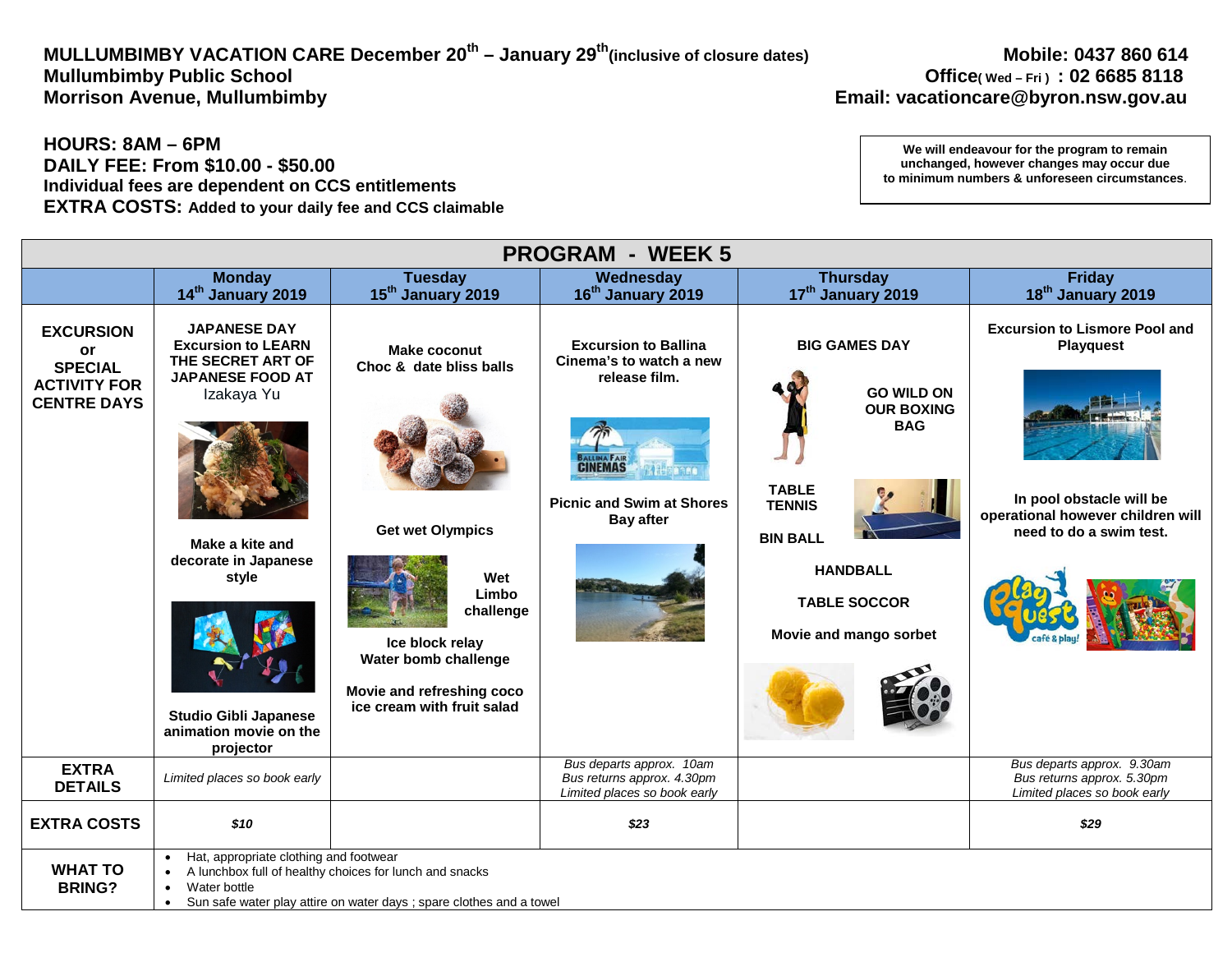# MULLUMBIMBY VACATION CARE December 20<sup>th</sup> – January 29<sup>th</sup>(inclusive of closure dates) Mobile: 0437 860 614<br>Office(wed – Fri) : 02 6685 8118 Mullumbimby Public School **Mullumbimby Public School**<br>Morrison Avenue, Mullumbimby **Department Concernsive Concernsive Concernsive Concernsive Concernsive Concernsiv**<br>Email: vacationcare@byron.nsw.gov.au

## **HOURS: 8AM – 6PM DAILY FEE: From \$10.00 - \$50.00 Individual fees are dependent on CCS entitlements EXTRA COSTS: Added to your daily fee and CCS claimable**

| <b>PROGRAM - WEEK 6</b>                                                               |                                                                                                                                                                 |                                                                                                                                                                                                                   |                                                                                        |                                                                                                                                                                                                              |                                                                                                                                                             |  |
|---------------------------------------------------------------------------------------|-----------------------------------------------------------------------------------------------------------------------------------------------------------------|-------------------------------------------------------------------------------------------------------------------------------------------------------------------------------------------------------------------|----------------------------------------------------------------------------------------|--------------------------------------------------------------------------------------------------------------------------------------------------------------------------------------------------------------|-------------------------------------------------------------------------------------------------------------------------------------------------------------|--|
|                                                                                       | <b>Monday</b><br>21 <sup>st</sup> January 2019                                                                                                                  | <b>Tuesday</b><br>22 <sup>nd</sup> January 2019                                                                                                                                                                   | Wednesday<br>23rd January 2019                                                         | <b>Thursday</b><br>24 <sup>th</sup> January 2019                                                                                                                                                             | Friday<br>25 <sup>th</sup> January 2019                                                                                                                     |  |
| <b>EXCURSION</b><br>or<br><b>SPECIAL</b><br><b>ACTIVITY FOR</b><br><b>CENTRE DAYS</b> | We will visit Brunswick<br><b>Heads OSHC for a Silent</b><br>disco<br>And dance off<br>Head to the bay for a<br>cool dip and BBQ lunch<br>Free play at the park | <b>Wheels morning</b><br>Bring your own scooter,<br>bike, rip stick<br>Make your own mix media<br>art piece using gold leaf<br>Sushi<br>with<br>tuna,<br>nori, rice,<br>soy<br>mayo,<br>tamari, ginger & cucumber | <b>Excursion to Robina Laser</b><br>tag and bowling                                    | Alex the<br>woodwork<br>guru will be<br>here to make<br>your own<br>cajón drum.<br><b>Fort building</b><br><b>GET WET GAMES</b><br><b>SPONGE IN THE FACE</b><br><b>WATERMELLON</b><br>Movie on the Projector | Get wet at the<br><b>Gold Coast</b><br>Splash Pools.<br>Bounce on the giant pillow<br>& free play at the Adventure park<br>Lunch by the water<br>Ice creams |  |
| <b>EXTRA</b><br><b>DETAILS</b>                                                        | Bus departs approx. 9.30am,<br>be at OSHC by 9am<br>Bus returns approx. 4.35pm<br>Limited places so book early                                                  |                                                                                                                                                                                                                   | Bus departs approx. 11am<br>Bus returns approx. 3.30pm<br>Limited places so book early |                                                                                                                                                                                                              | Bus departs approx. 11am<br>Bus returns approx. 5pm<br>Limited places so book early                                                                         |  |
| <b>EXTRA COSTS</b>                                                                    | \$18                                                                                                                                                            |                                                                                                                                                                                                                   | \$28                                                                                   | \$18                                                                                                                                                                                                         | \$15                                                                                                                                                        |  |
| <b>WHAT TO</b><br><b>BRING?</b>                                                       | Hat, appropriate clothing and footwear<br>Water bottle<br>$\bullet$<br>$\bullet$                                                                                | A lunchbox full of healthy choices for lunch and snacks<br>Sun safe water play attire on water days ; spare clothes and a towel                                                                                   |                                                                                        |                                                                                                                                                                                                              |                                                                                                                                                             |  |